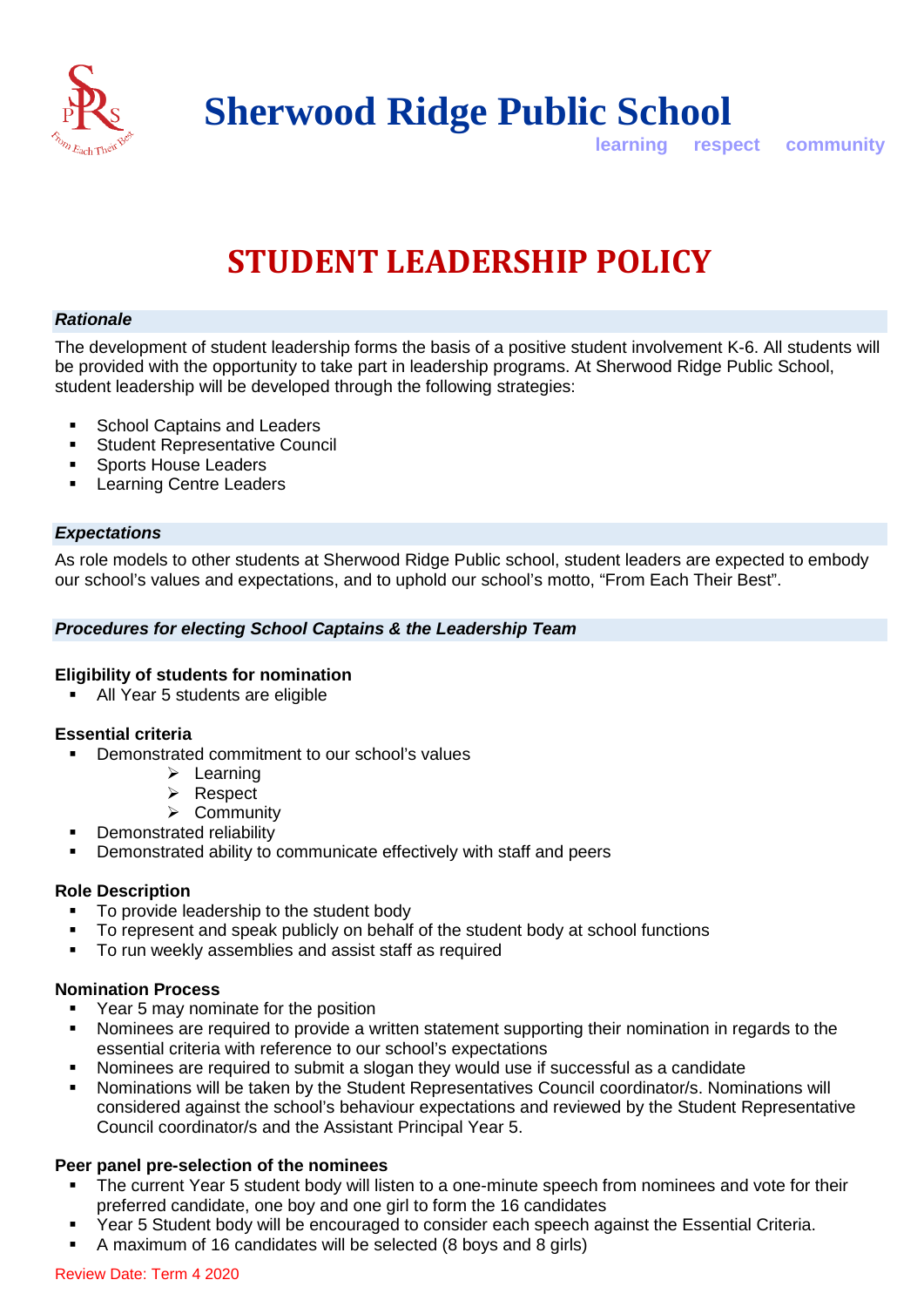- Suitable candidates will be notified in writing and permitted to precede to the Election stage
- Unsuccessful candidates will be notified by writing and will not proceed to the Election stage
- The decision of the Year 5 student body is final

## **Election stage**

- Candidates will be introduced to the student body, Years  $2-6$  and asked to present a \*speech
- Students in Years 2-6 will be given ballot papers to vote for 1 girl and 1 boy
- Teachers will also vote for 1 girl and 1 boy
- Votes will be tallied by the Student Representatives Council coordinator/s, Assistant Principal Year 5 and the school's Deputy Principals
- The first 4 male and first 4 female candidates with the highest number of votes will be deemed the Student Leaders
- Determination of the School's Captains and Vice Captains will be considered against the school's expectations and made by the Assistant Principal Year 5, the school's Deputy Principal/s and Principal
- An announcement of the result will be made to the nominees as a group. Nominees will not be informed of what position they hold until Presentation Day. The successful candidates will be given the opportunity to call their parents.
- School Captains, Vice-Captains and Prefects will be announced and inducted at the Presentation Day Assembly.
- Parents and the outgoing Leadership Team will be invited to assist in this presentation

\*Guidelines for speeches – what a leader should be, how the candidate will fulfil the role, personal qualities in relation to the school expectations (Be a safe, respectful learner) (two minutes). Students are to be reminded to consider voting for candidates they believe will best fit the role of leaders of the school. Year 6 votes will only be used in the case of a "deadlock" with candidates.

## *Student Representative Council (SRC)*

The role of the SRC will be to provide all students with a forum to present and discuss issues which affect them. They will also undertake charity fundraising to be determined at the beginning of each year. The SRC will operate within the following guidelines:

- A teacher or teachers will be appointed as the SRC Coordinator each year
- School Captains and Prefects form the SRC executive
- Students from Year 1 to Year 6 are eligible for election to the SRC
- A class election is to be held in week 3 of the school year, to elect two representatives to the SRC.
- Students who held the position in the previous year are ineligible for election
- Students who currently hold a leadership position are ineligible for election
- SRC Meetings will be convened by the SRC Coordinator monthly
- Issues presented or considered by SRC representatives should be discussed in class meetings prior to the SRC monthly meeting
- The Student Representative Council will be inducted at an assembly to be held in Week 4 of the following year. Parents will be invited to assist in this presentation

#### **Election stage**

- Candidates will be introduced to their class and asked to state \*"why they would like to be in the SRC"
- Each class will elect two representatives

\*Statements could focus on how the candidate will fulfil the role and personal qualities in relation to the school expectations (Be a safe, respectful learner). Students are to be reminded to consider voting for candidates they believe will best fit the role of leaders of the school.

The Student Representative Council (SRC) is the voice of the student body. It is formed by the following members:

• School Leaders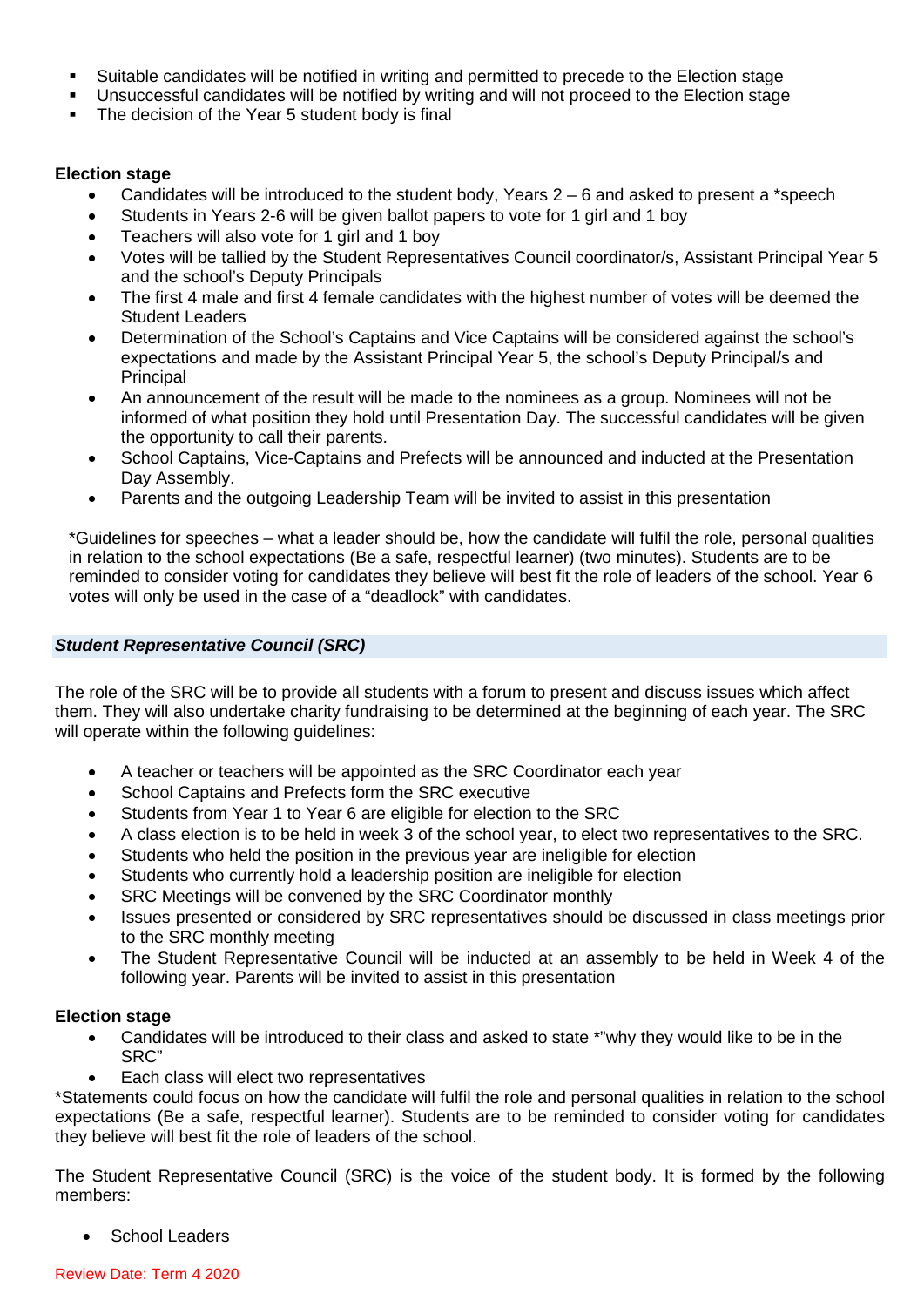- Sports House Leaders
- Class Representatives 2 from each class (1-6)
- **SRC Coordinator**

## *Roles and responsibilities of SRC members*

## **Roles**

- Communicate information between the class and the Student Representative Council.
- Assist in the decision making process to ensure all members of the community have an input into school events during SRC meetings.

## **Responsibilities**

- Abide by Sherwood Ridge Public School's codes, policies and school expectations.
- Be a positive role model for all students at Sherwood Ridge Public School.
- Complete all roles and responsibilities to the best of their ability.
- Represent the school with pride by wearing school uniform and SRC badge.
- Attend SRC meetings regularly.
- Discuss relevant issues from their class with the SRC.
- Report back to the class relevant information and decisions from the SRC meetings.

## **SRC Meetings**

Meetings will be held monthly at a time to be determined by the SRC coordinators. Student Councillors will have opportunities to participate in learning experiences involving:

- informing parents and students by contributing to the school newsletter.
- recording the minutes of meetings and reporting these to peers.
- sending letters to community groups or sponsors.
- reporting and presenting at assemblies.
- recycling school waste and other ecologically sustainable practices.
- supporting fundraising initiatives and special events.
- caring for the school and its surrounding gardens.
- organising social or sporting activities.

## **Class Meetings**

To ensure the success of the Student Representative Council, classes will set aside some time in class prior to the monthly meeting to provide the SRC representative with an opportunity to gather information to be tabled. Time is also to be provided to the Student Council Representatives following the meeting to provide feedback to classes. During class meetings the role of Councillors is to:

- Seek opinions and ideas.
- Report back from SRC meetings.
- Seek responses to suggestions.
- Advertise forthcoming events.

## **Records of Meetings**

Notes of the SRC meetings will be recorded in an agreed following format

#### *Sport House leaders*

The role of the House leaders are to provide leadership and assistance to students and teachers during stage sport activities and whole school sporting events and to engender sports house spirit.

## **Election stage**

- House Meetings will be held in the last **TWO** weeks of school to elect four House Captains for each of the school's sports houses
- Candidates will be introduced to the house groups and asked to state \*why they would like to be a Sports House leader